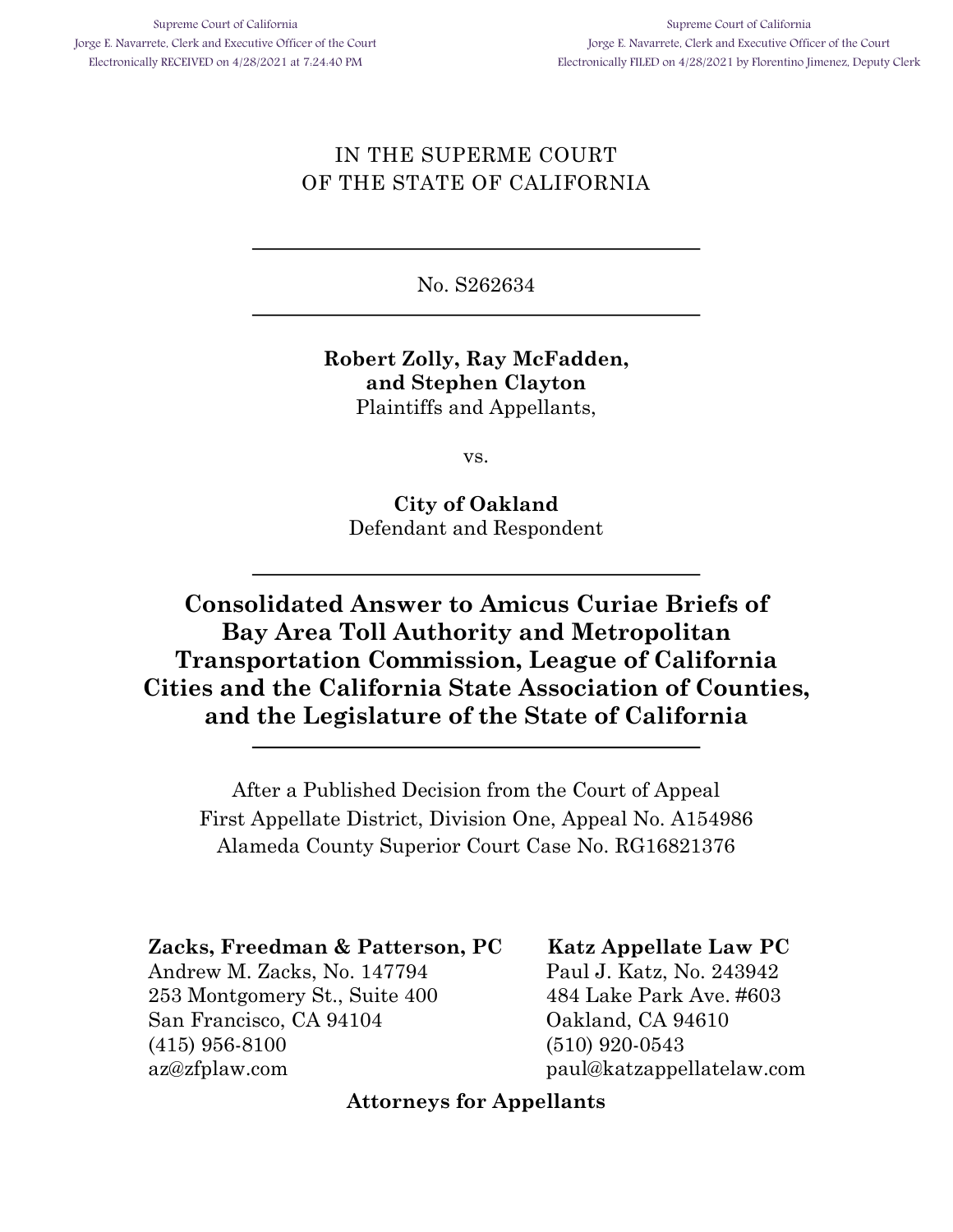## **TABLE OF CONTENTS**

|    | I. Amici wrongly assert that article XIII C's original<br>franchise-fee limit is irrelevant to whether that limit<br>II. Amici do not explain why Proposition 26 would |  |
|----|------------------------------------------------------------------------------------------------------------------------------------------------------------------------|--|
|    | remove a tax-approval limit it was meant to reinforce 9                                                                                                                |  |
| A. | Contrary to amici's position, the fourth exception's plain<br>text does not compel this court to find that Proposition 26                                              |  |
|    | B. The ballot materials refute amici's position that<br>Proposition 26 removed Proposition 218's franchise-fee                                                         |  |
|    |                                                                                                                                                                        |  |
|    |                                                                                                                                                                        |  |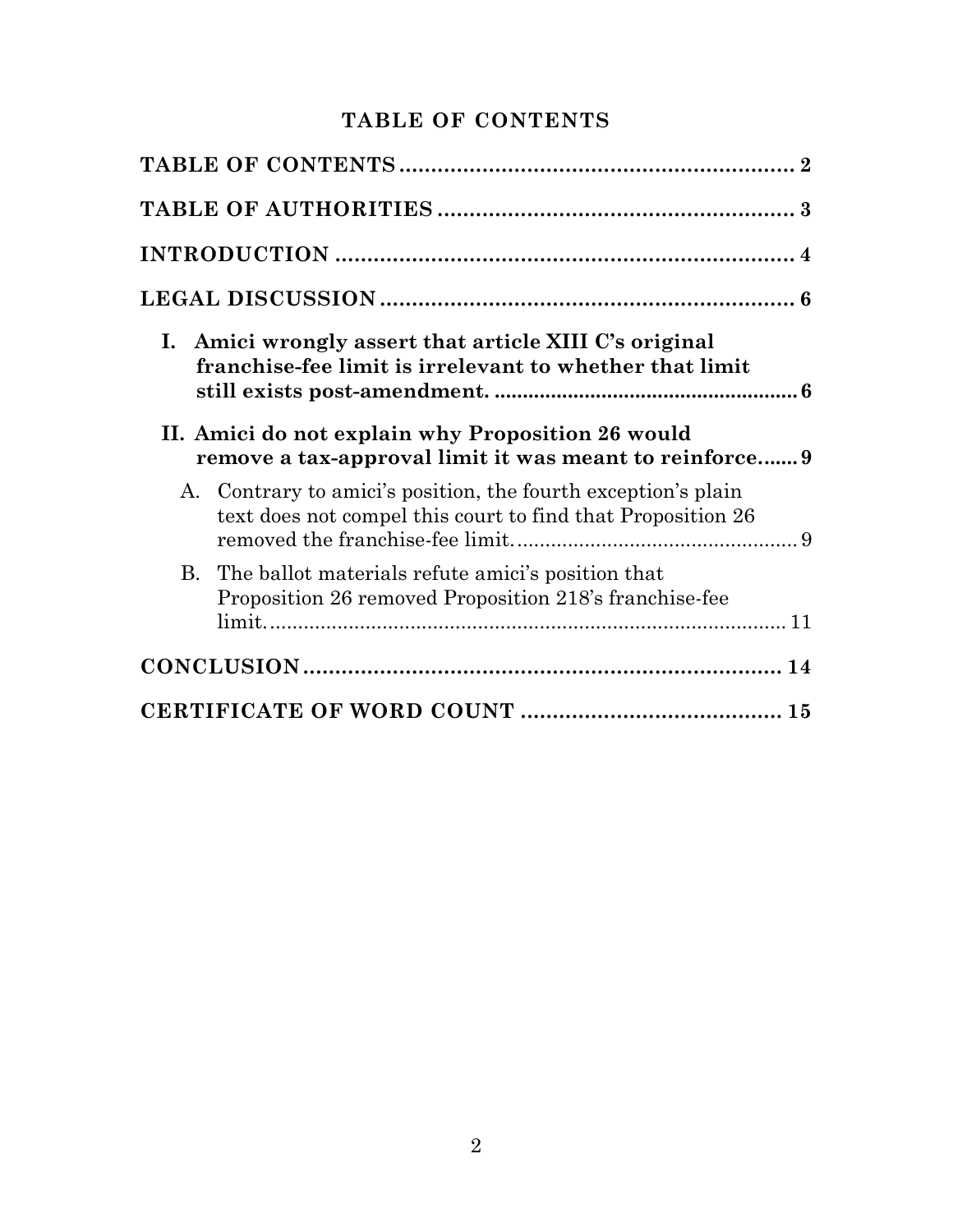## **TABLE OF AUTHORITIES**

## **Cases**

| Apartment Ass'n of Los Angeles County, Inc. v.                               |
|------------------------------------------------------------------------------|
| <i>California Cannabis Coalition v. City of Upland (2017)</i> 3 Cal.5th 9247 |
| Carter v. California Dept. of Veterans Affairs (2006) 38 Cal.4th 914 12      |
|                                                                              |
|                                                                              |
| People ex rel. Dept. of Transportation v. Muller (1984) 36 Cal.3d 26313      |
|                                                                              |
| Santa Barbara County Taxpayer Assn. v. Board of Supervisors                  |
| Schmeer v. County of Los Angeles (2013) 213 Cal.App.4th 1310 6               |
| Sinclair Paint Co. v. State Bd. Of Equalization                              |
| Western States Petroleum Assn. v. Board of Equalization                      |
| Wexler v. California Fair Plan Association                                   |
| <b>Constitutional Provisions</b>                                             |
|                                                                              |
|                                                                              |
| Rules                                                                        |
|                                                                              |
| <b>Other Authorities</b>                                                     |
| Voter Information Guide, Gen. Elec. (Nov. 2, 2010)  13, 14                   |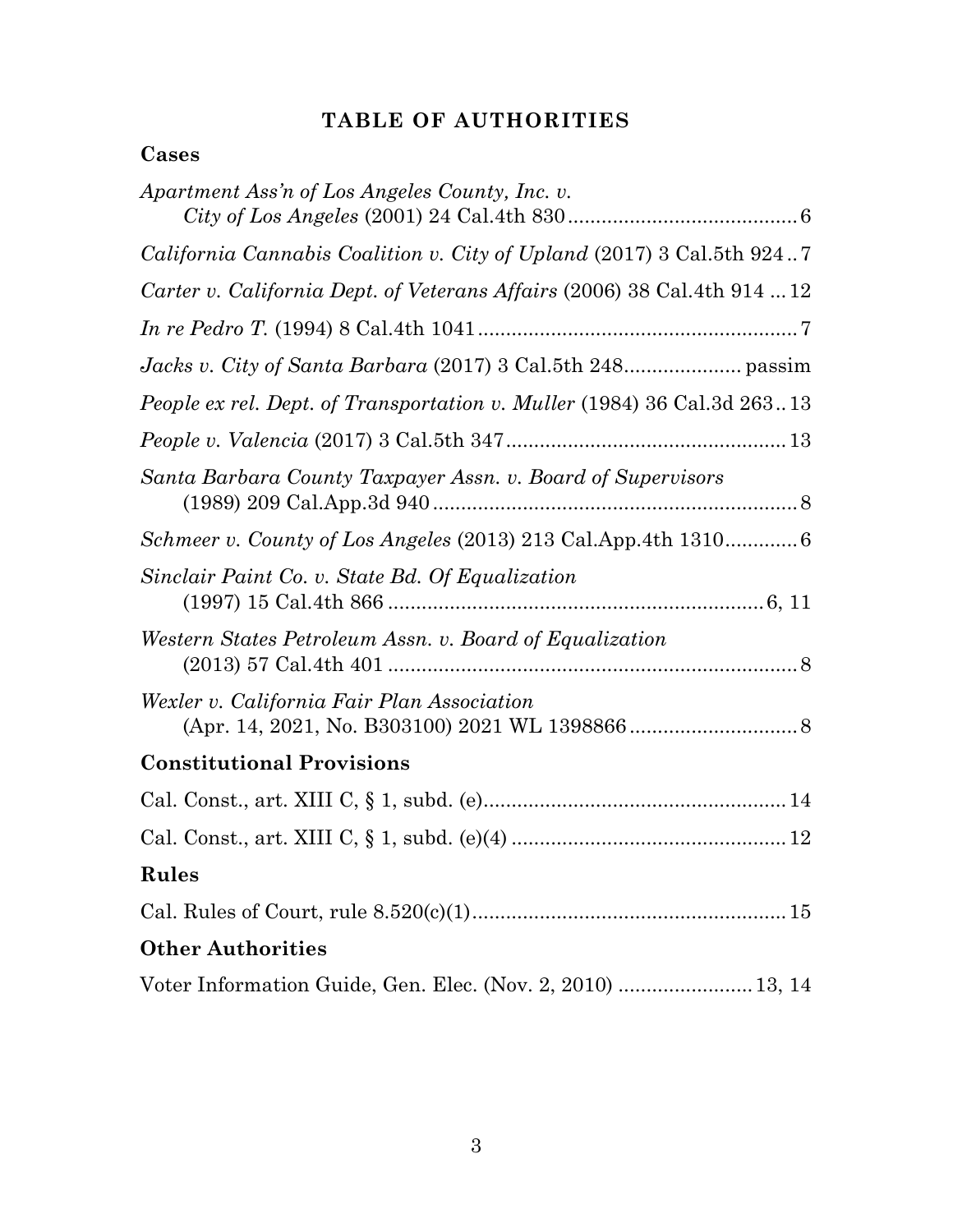## IN THE SUPERME COURT OF THE STATE OF CALIFORNIA

No. S262634

**Robert Zolly, Ray McFadden, and Stephen Clayton** Plaintiffs and Appellants,

vs.

**City of Oakland** Defendant and Respondent

# **Consolidated Answer to Amicus Curiae Briefs of Bay Area Toll Authority and Metropolitan Transportation Commission, League of California Cities and the California State Association of Counties, and the Legislature of the State of California**

### **INTRODUCTION**

Amici ask this court to construe the fourth exception to article XIII C's definition of "tax" in a vacuum.<sup>1</sup> A charge that is nominally a franchise fee is always "imposed for … use of local government property," amici urge, no matter how astronomical the amount. But amici's position faces two insurmountable obstacles:

<sup>&</sup>lt;sup>1</sup> This answer uses the term "amici" to refer to Bay Area Toll Authority and Metropolitan Transportation Commission (collectively, "BATA"), League of California Cities and the California State Association of Counties (collectively, "League"), and the Legislature of the State of California ("Legislature").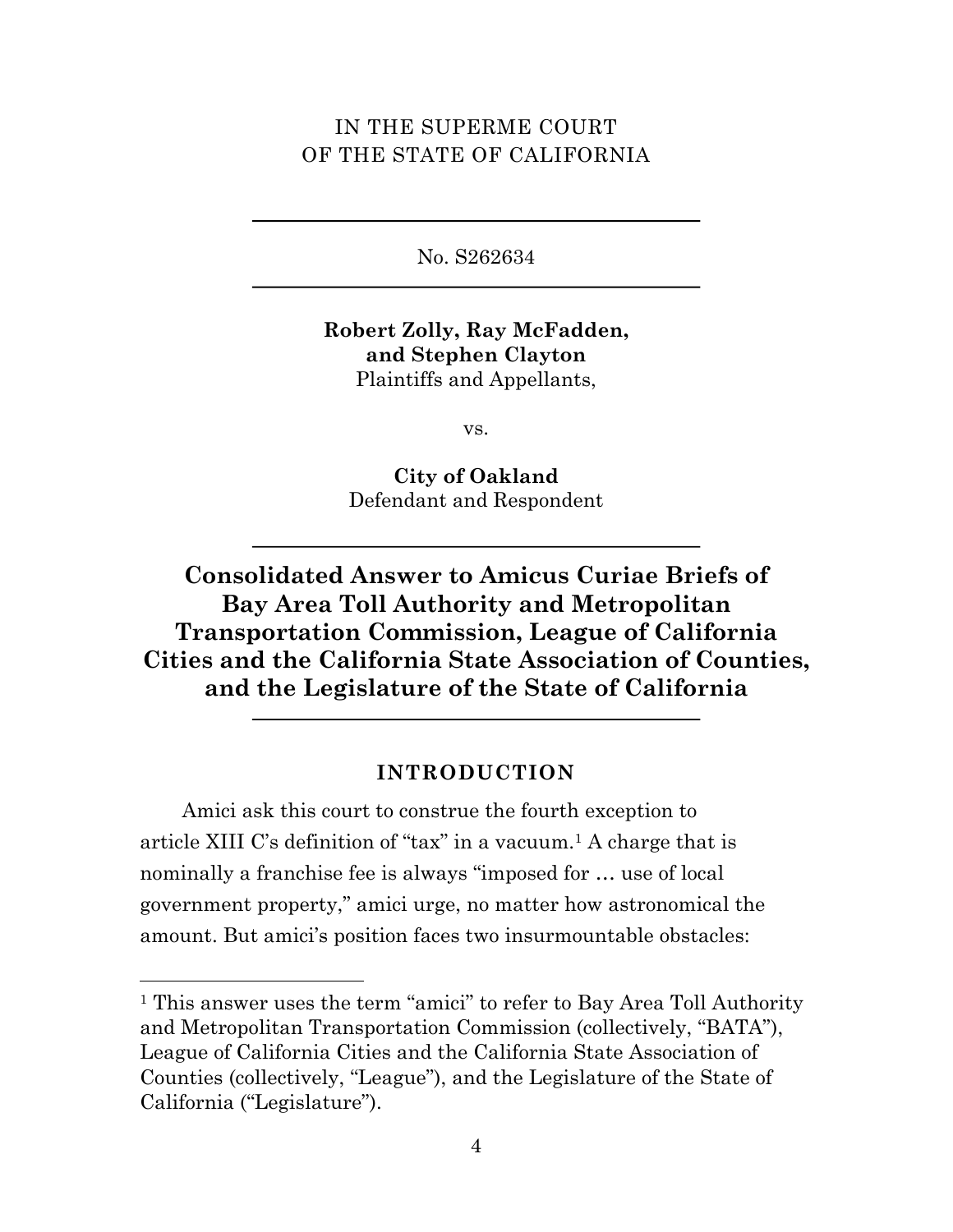(1) the voters' intent when they originally enacted article XIII C in 1996, and (2) the voters' intent when they amended that article in 2010.

First, *Jacks v. City of Santa Barbara* (2017) 3 Cal.5th 248 (*Jacks*) effectuated voters' intent from 1996 by construing article XIII C's original version to limit franchise fees. Otherwise, local governments would have frustrated that intent by continuing to inflate franchise fees to make up for limits on their taxing authority. Amici implore this court to ignore article XIII C's original franchise-fee limit because this case involves the article's amended version. Yet—especially because the amendment was meant to reinforce the original version—this court cannot ignore the article's history.

Second, voters' intent in 2010 was the *opposite* from what amici's position requires. Since article XIII C originally limited franchise fees, amici's position would mean that article XIII C's amendment removed that limit. But the only changes to existing law mentioned in the amendment's ballot materials were additional limits. Even if the amendment did not affect article XIII C's treatment of franchise fees, as amici assert, that would mean the original franchise-fee limit remains intact.

It is ironic that amici are trying to use Proposition 26—a measure passed to stop local governments from circumventing taxing-authority limits—to undo a limit on local governments' taxing authority. That ploy should be rejected.

5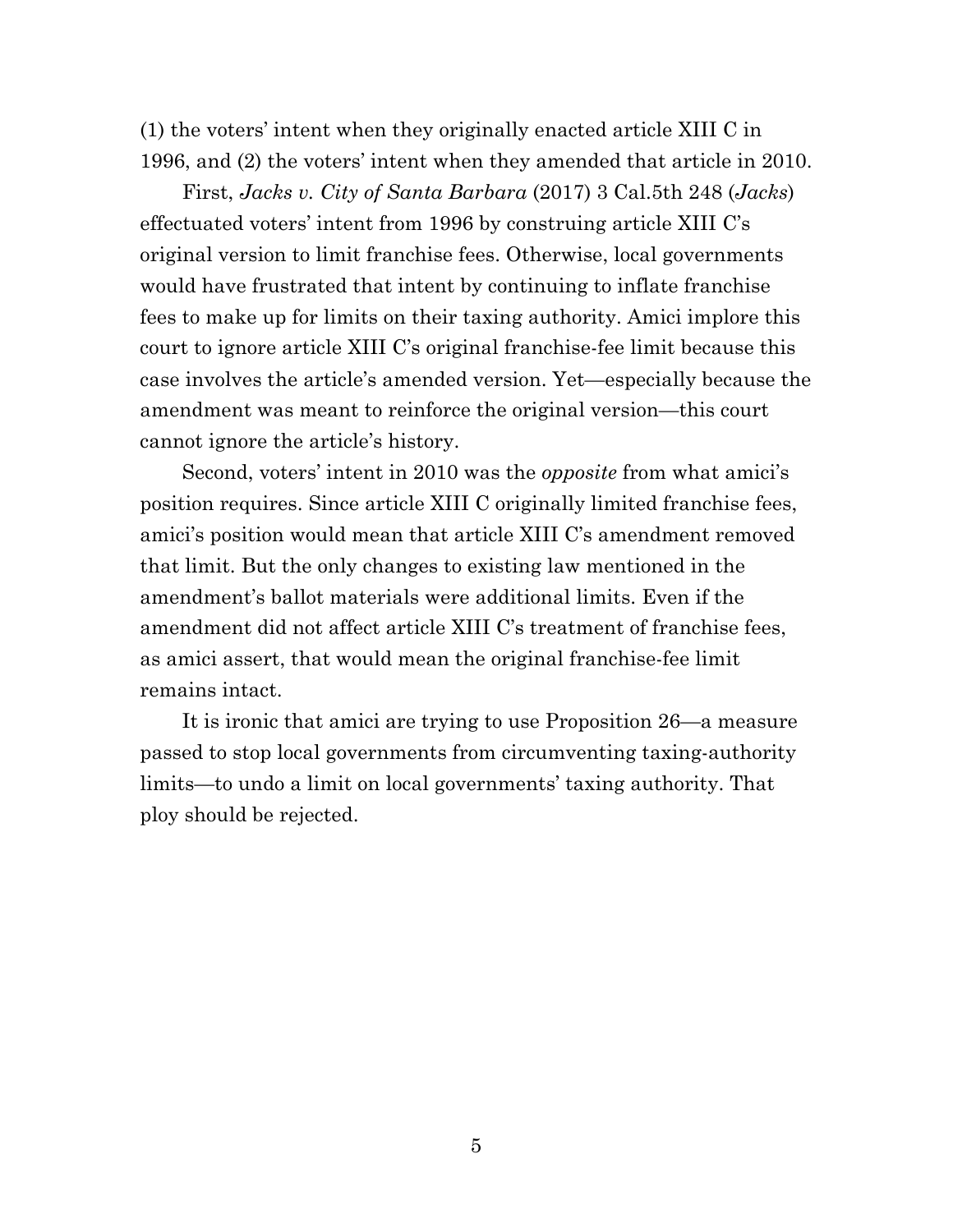#### **LEGAL DISCUSSION**

#### **I. Amici wrongly assert that article XIII C's original franchise-fee limit is irrelevant to whether that limit still exists post-amendment.**

Amici contend that, since *Jacks* analyzed franchise fees under article XIII C's *former* version, *Jacks* "does not bear" on franchise fees' treatment under article XIII C's *current* version. (BATA's Am. Br., at p. 36; Legislature's Am. Br., at p. 23.)

That ahistorical approach defies how this court has construed the series of anti-tax initiatives culminating in Proposition 26. Through each successive initiative, voters have tried "to close governmentdevised loopholes" in the current law. (*Apartment Ass'n of Los Angeles County, Inc. v. City of Los Angeles* (2001) 24 Cal.4th 830, 839 (*Apartment Ass'n*) [Propositions 13 and 218]; see also *Schmeer v. County of Los Angeles* (2013) 213 Cal.App.4th 1310, 1322 [Propositions 13, 218, and 26].) Because of voters' iterative approach, "the intent and purpose of [Proposition 13] inform[] [the] interpretation of [Proposition 218]." (*Apartment Ass'n, supra,* at p. 839; see also *Jacks, supra,* 3 Cal.5th at pp. 261–262 [holding that the analysis of *Sinclair Paint Co. v. State Bd. Of Equalization* (1997) 15 Cal.4th 866 (*Sinclair Paint*) about fees under Proposition 13 "remains sound" under Proposition 218].) The intent and purpose of Proposition 218, in turn, inform the interpretation of Proposition 26. (See *Jacks, supra,* at pp. 262–263 [stating that "the purpose of [Proposition 26] was to *reinforce* the voter approval requirements set forth in Propositions 13 and 218"].)

To cut this thread running through Propositions 13, 218, and 26, amici mischaracterize the import of *Jacks*. Amici assert the truism that the people who voted for Proposition 26 in 2010 could not have relied on the *Jacks* decision issued in 2017. (BATA's Am. Br., at pp. 36–37; Legislature's Am. Br., at p. 23.) But amici overlook that *Jacks* was effectuating voters' intent from when they had passed Proposition 218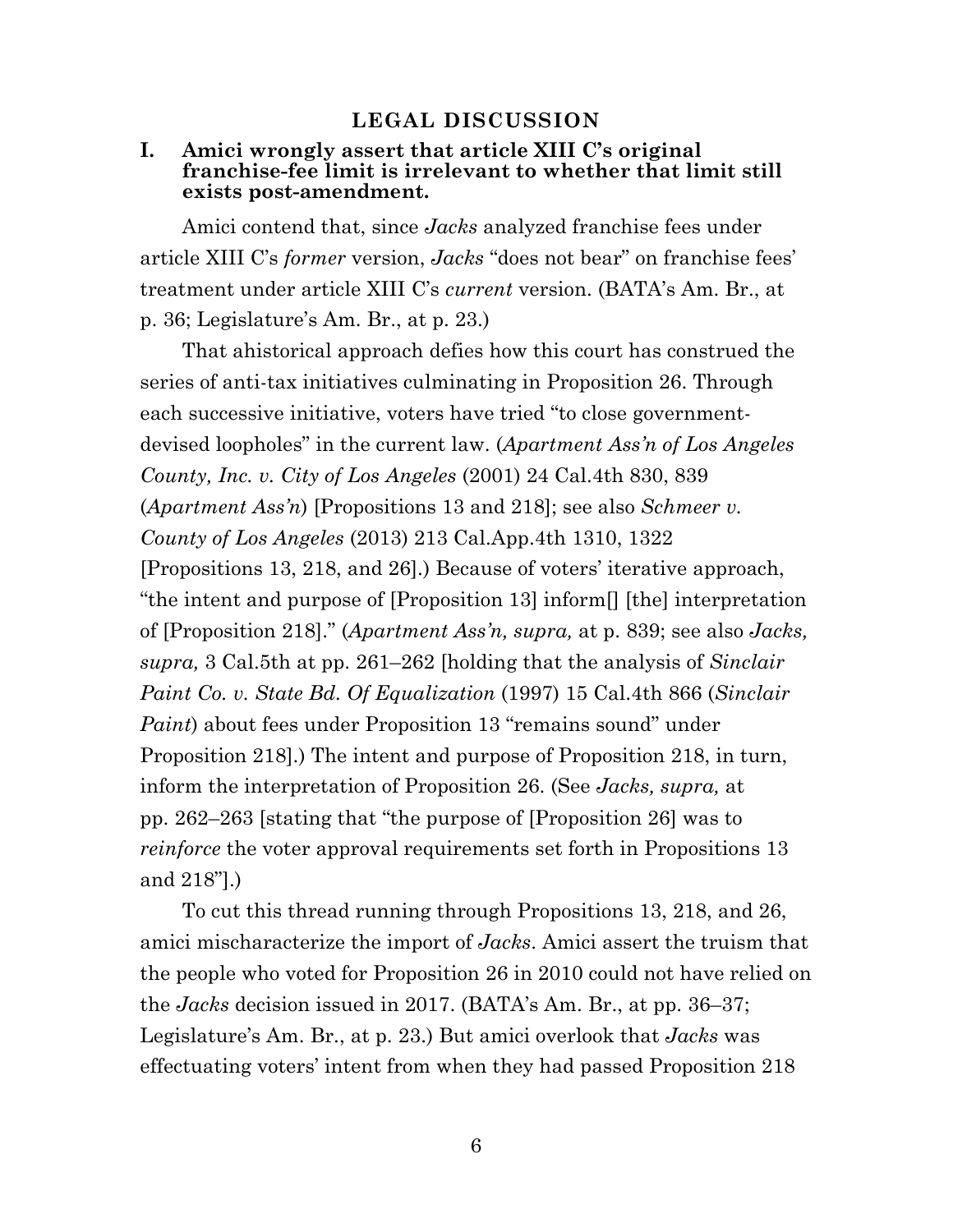in 1996.2 (*In re Pedro T.* (1994) 8 Cal.4th 1041, 1048.) To accept amici's position, then, voter intent between 1996 and 2010 would have had to have shifted in such a way that, when voters passed Proposition 26, their intent no longer supported a franchise-fee limit. (See *California Cannabis Coalition v. City of Upland* (2017) 3 Cal.5th 924, 933.) But none of Proposition 26's context supports such a shift. (Answer Br. on the Merits ("Answer Br."), at pp. 27–44.)

Amici also contend that *Jacks* is irrelevant because the fourth exception covers many charges that have different legal considerations than franchise fees. (BATA's Am. Br., at p. 37; Legislature's Am. Br., at p. 20.) But *Jacks* merely applied *Sinclair Paint*'s general principle about "the relationship between a charge and the rationale underlying the charge" to the specific context of franchise fees. (*Jacks, supra,* 3 Cal.5th at p. 269; see also *id.* at pp. 261, 267–268.) Because the rationale of a franchise fee is a government's right to be paid for transferring a property interest (i.e., a franchise) (*id.* at pp. 262, 267), a fee that "exceeds any reasonable value of the franchise … does not come within the rationale that justifies the imposition of fees without voter approval" (*id.* at p. 269). And since all charges covered by the fourth exception involve the transfer of a government-property interest, the amounts of those charges must also be tethered to the values of the respective property interests conferred.3

<sup>2</sup> Indeed, in ascertaining voters' intent when they had passed Proposition 218, *Jacks* drew from *Sinclair Paint*'s analysis of Proposition 13, which was passed back in 1978. (*Jacks, supra,* 3 Cal.5th at pp. 258, 260–262, 267–269; see also *id.* at p. 267 [concluding that "[n]othing in Proposition 218 reflect[ed] an intent to change the historical characterization of franchise fees"].)

<sup>3</sup> Legislature asserts that the fourth exception covers state-park entrance and use fees, port-access charges, bridge and road tolls, and vehicle-permit fees. (Legislature's Am. Br., at pp. 12–13, 25–27.) While this court does not need to reach that question (Answer, at p. 36, fn. 12), at least some of those charges could be classified as paying for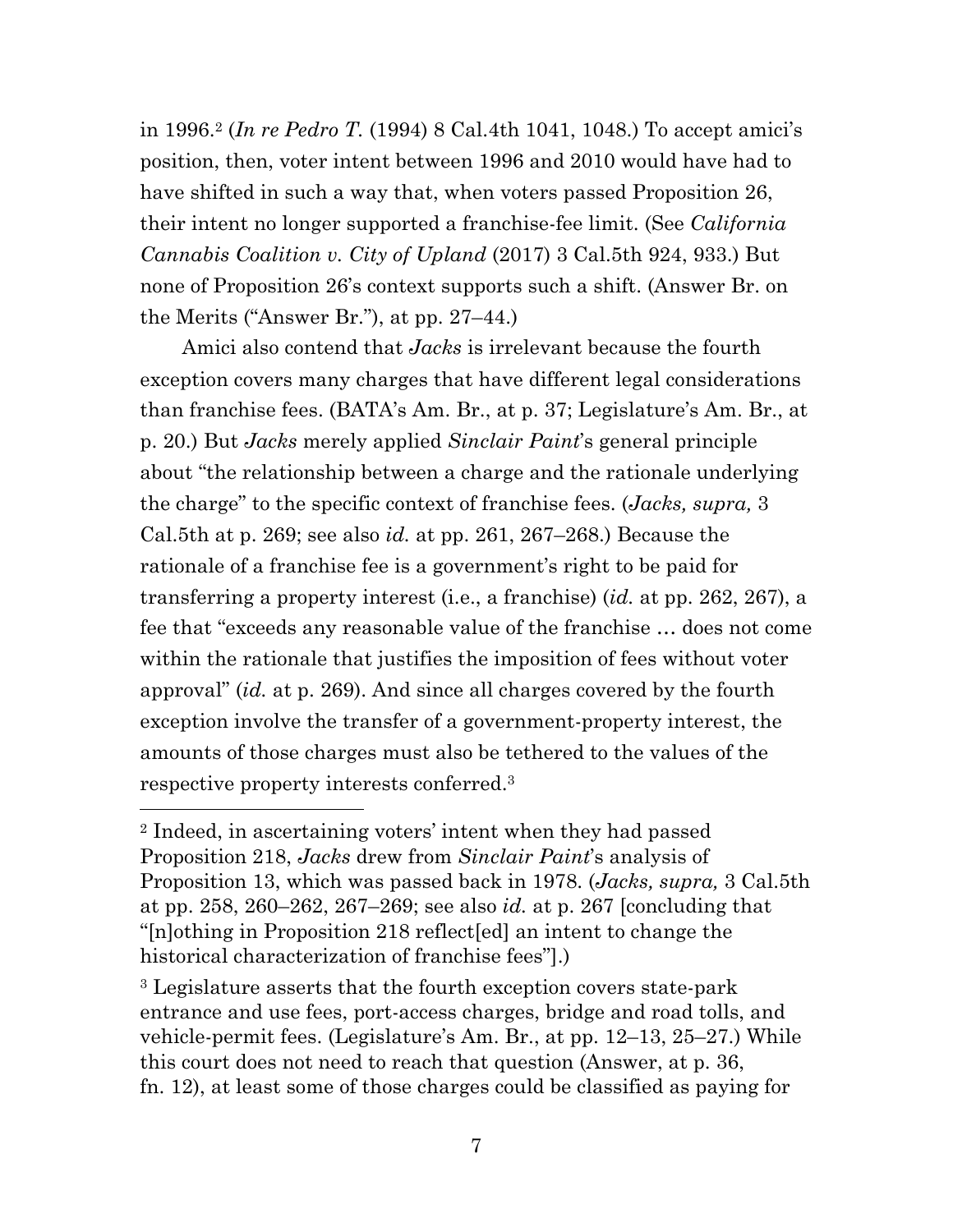It is true that, for a local government which wants to impose hidden taxes, a franchise fee is a particularly enticing vehicle. A utility has the incentive to agree to whatever franchise-fee amount the government proposes because the utility's captive clientele will ultimately foot the bill.4 (See *Jacks, supra,* 3 Cal.5th at pp. 269–270; cf. *Wexler v. California Fair Plan Association* (Apr. 14, 2021, No. B303100) 2021 WL 1398866, at \*11 [describing moral hazard "as the incentive that insurance can give an insured to increase risky or destructive behavior covered by the insurance"].) But when the negotiating party foots the bill—such "as the negotiated rent paid by the lessor of a publicly owned building"—the rent amount more likely "reflects its market value[.]" (*Jacks, supra*, at pp. 269–270; see also *Western States Petroleum Assn. v. Board of Equalization* (2013) 57 Cal.4th 401, 422– 423.) Thus, where, unlike here, the negotiating party has an incentive to seek the lowest price for the government-property interest, the charge will typically qualify as a nontax under the fourth exception. (*Jacks, supra,* at p. 269.)

benefits or privileges analyzed under article XIII C's first exception (or article XIII A's analogous first exception). (See *Santa Barbara County Taxpayer Assn. v. Board of Supervisors* (1989) 209 Cal.App.3d 940, 950 [holding that "user fees or charges are typically cost recovery charges imposed upon individual citizens for the specific, temporary use of public property and/or services"].) Indeed, League defines a franchise as " '*a special privilege* … to be exploited for private profit … .' " (League's Am. Br., at p. 9, italics added, quoting 12 McQuillin Mun. Corp. (3d ed.) § 34.2.) To the extent that a supposed franchise fee pays for something other than the use of "public streets or rights-of-way" (*Jacks, supra,* 3 Cal.5th at p. 262), it arguably should be analyzed under the first exception (and its reasonable-costs limit) as well.

<sup>4</sup> League contends that solid-waste haulers have an incentive to negotiate franchise-fee amounts because they are profit-seeking enterprises. (League's Am. Br., at p. 22.) But the franchise fee does not cut into a waste hauler's profits because it passes on that cost to its customers.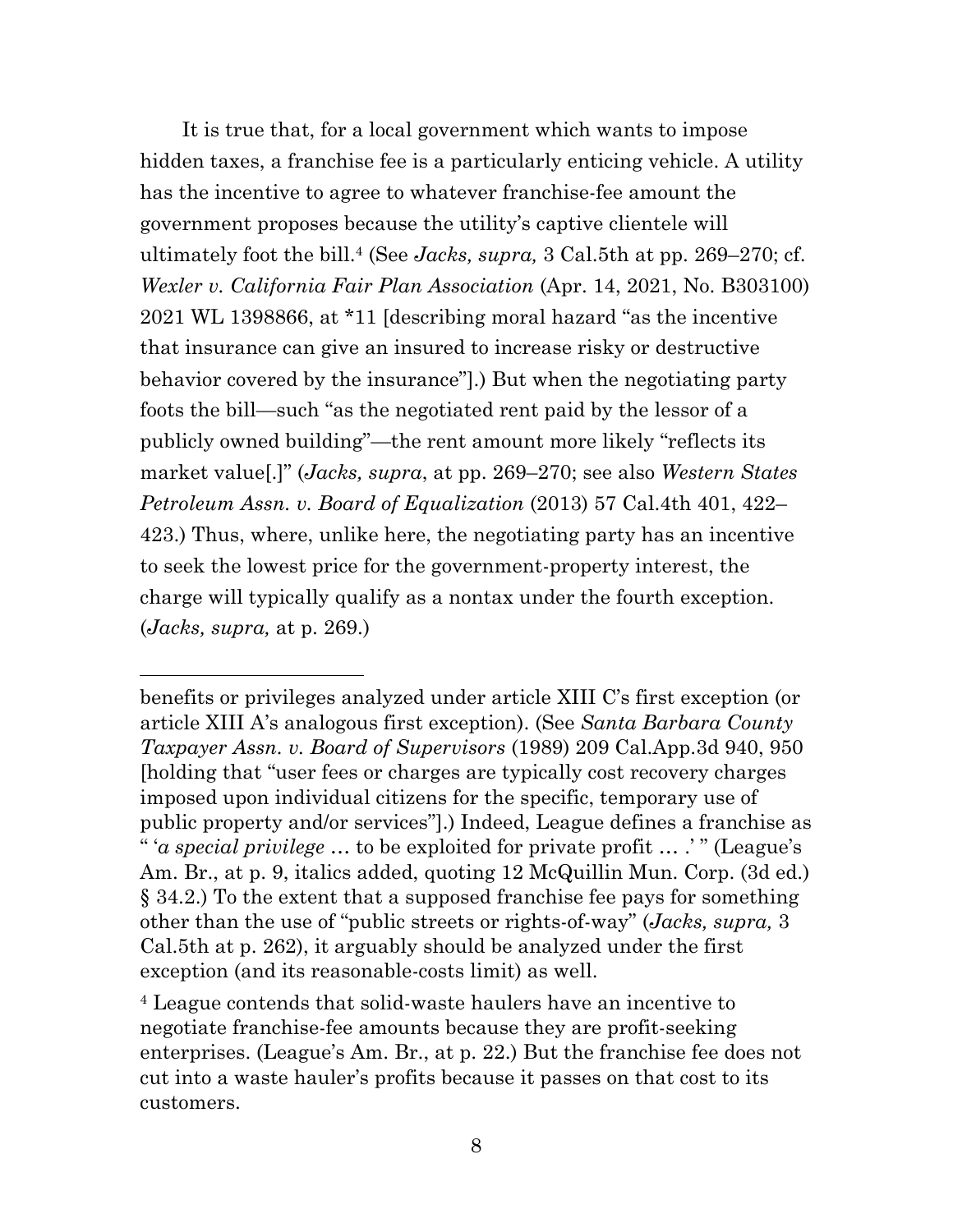Amici try to downplay article XIII C's original franchise-fee limit for an obvious reason: it requires amici to show that Proposition 26 removed that limit. And, as explained below, neither the text nor context of Proposition 26 requires that perverse interpretation.

#### **II. Amici do not explain why Proposition 26 would remove a tax-approval limit it was meant to reinforce.**

Amici insist that the fourth exception's plain meaning clearly places no limit on franchise-fee amounts. (BATA's Am. Br., at pp. 17– 21; Legislature's Am. Br., at pp. 12–24.) But amici's position would turn Proposition 26's purpose on its head. Instead of *reinforcing* taxapproval limits, the measure would have *removed* that limit as to franchise fees. For several reasons, the Court should reject amici's counterintuitive construction.

### A. *Contrary to amici's position, the fourth exception's plain text does not compel this court to find that Proposition 26 removed the franchise-fee limit.*

Read in context, the fourth exception's text does not clearly authorize exorbitant franchise fees. Amici's contrary arguments are unpersuasive.

BATA first contends that the fourth exception's phrase "imposed for" cannot limit charge amounts. According to BATA, the phrase denotes that the transfer of a franchise "is the *triggering condition* for the charge, not the *motivation* for it." (BATA's Am. Br., at p. 24.) BATA adds that, when a customer asks her bank—" 'What was this charge imposed for?' "— her question refers to "what she did to incur the charge, not how the bank will spend the proceeds." (*Id.* at pp. 24–25.) But ratepayers do not argue that "imposed for" refers to a government's motivation in imposing a charge (i.e., the intended use of the charge's proceeds). (Answer Br., at pp. 24, 35–36.)

Instead, because the transfer of a government-property interest is the justification for a charge under the fourth exception, the phrase "imposed for" means "imposed because of." (Answer Br., at pp. 9, 33.)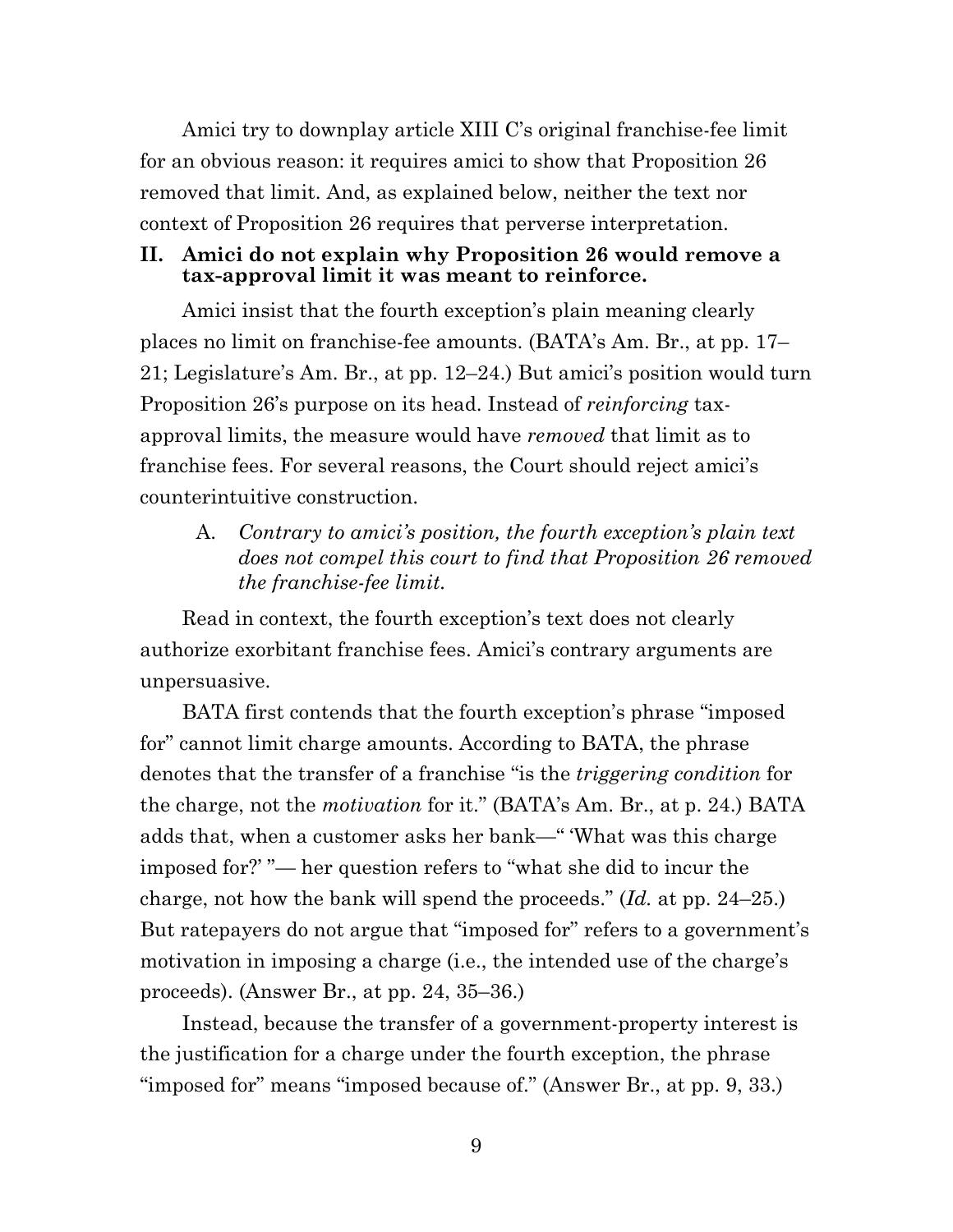The fourth exception thus limits a franchise fee to an amount justifiable by the transfer of the franchise. (*Ibid.*) When BATA's hypothetical bank customer asks—"What was this charge imposed for?"—she is really asking what *justified* the bank taking that amount of money out of her account. The justification is more than a "triggering condition"—it is a legal basis. And just like a bank must have a legal basis to take an accountholder's money, a city must have a legal basis to impose a charge without first getting voter approval. (*Jacks, supra,* 3 Cal.5th at pp. 261, 269) Indeed, the fourth exception uses the word "for" in precisely the same sense this court did in *Jacks*. (See *id.* at p. 269 ["To constitute compensation *for* a property interest, . . . the amount of the charge must bear a reasonable relationship to the value of the property interest", italics added.)<sup>5</sup>

Indeed, amici do not dispute that the six other exceptions are limited. (See BATA's Am. Br., at pp. 26–27; Legislature's Am. Br., at pp. 21–22.) Nor do amici explain why voters would have inserted one limitless exception in the middle of those six limited exceptions. (Answer Br., at pp. 32–33.) Instead, Legislature argues that, because ratepayers "have cobbled together different limitations for various exceptions[,]" the canon of statutory construction *noscitur a sociis* does not apply. (Legislature's Am. Br., at p. 21.) Yet each exception needs its own limit because the rationale and preexisting jurisprudence for each exception is different. (Answer Br., at p. 31–32, 36–37; see also *Jacks, supra,* 3 Cal.5th at p. 269 [tailoring *Sinclair Paint*'s analysis of fees to the specific context of franchise fees].) Even so, the seven limits

<sup>5</sup> BATA and Legislature incorrectly assert that ratepayers rely on a reasonable-costs limit and that ratepayers have materially changed their position. (BATA's Am. Br., at pp. 22, 24–26; Legislature's Am. Br., at pp. 13–15.) Since the operative complaint, ratepayers have argued that the supposed franchise fees here are invalid under article XIII C because they are not reasonably related to the value of the corresponding franchises. (2 JA 282.)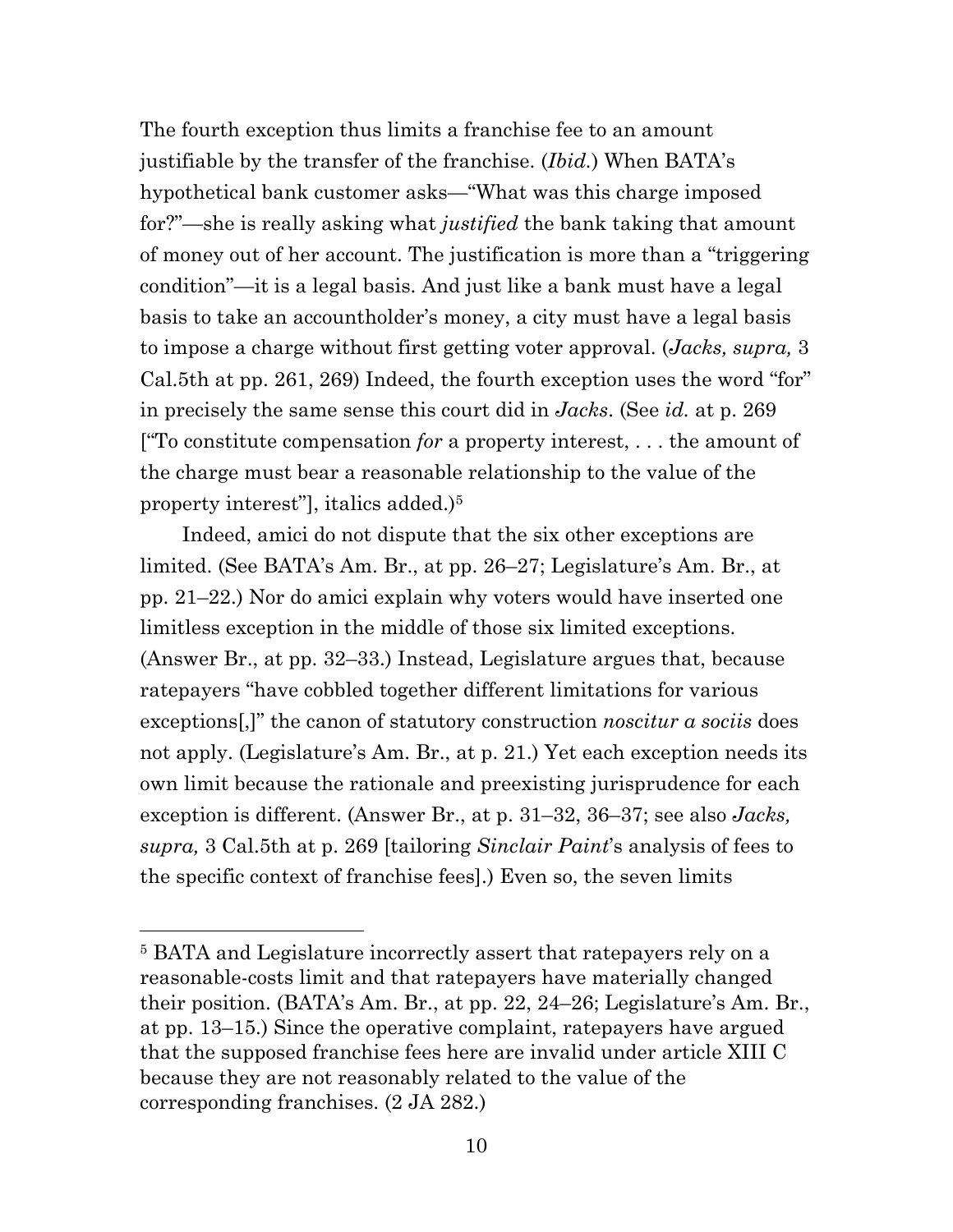*together* ensure that a local government does not exploit an exception to impose a tax without first getting voter approval. (See *Jacks, supra,* at p. 267 [noting that "[a]s voters restricted the taxing authority of local governments, … some local jurisdictions increased the [franchise fees] they imposed"].)

BATA also argues that the fourth exception's "imposed for" limit would conflict with the other six exceptions. Regarding the first three exceptions, BATA contends that limit would render the "reasonable costs" limit surplusage. (BATA's Br., at pp. 25–26.) But the "reasonable costs" limit in the first three exceptions complements those exceptions' "imposed for" limit: it prevents a city from justifying higher charges by incurring *un*reasonable costs in conferring a benefit, providing a service, or regulating an industry. (Answer Br., at pp. 36–37.) And without the "reasonable costs" limit, those categories of fees would remain subject to a more lenient reasonableness standard. (See *Sinclair Paint*, *supra*, 15 Cal.4th at p. 874 [noting that special assessments were allowed if they reflected the benefit or service's reasonable value, and regulatory fees were allowed if they reflected a "reasonable relationship to the [operation's] social or economic 'burdens' "].) Regarding the last three exceptions, BATA contends the "imposed for" limit would "*eclipse* [the] constitutional protections" underlying those exceptions. (BATA's Am. Br., at p. 27.) But the "imposed for" limit does not appear in the fifth through seventh exceptions.

### B. *The ballot materials refute amici's position that Proposition 26 removed Proposition 218's franchise-fee limit.*

Amici urge this court to decide this case solely on the fourth exception's plain text because Proposition 26's Voter Information Guide leaves them without tenable arguments. (See BATA's Am. Br., at pp. 17–18; Legislature Am. Br., at p. 16.) Legislature, in fact, does not even try to argue that the Voter Information Guide supports their construction. And although BATA tries, its attempt is not persuasive.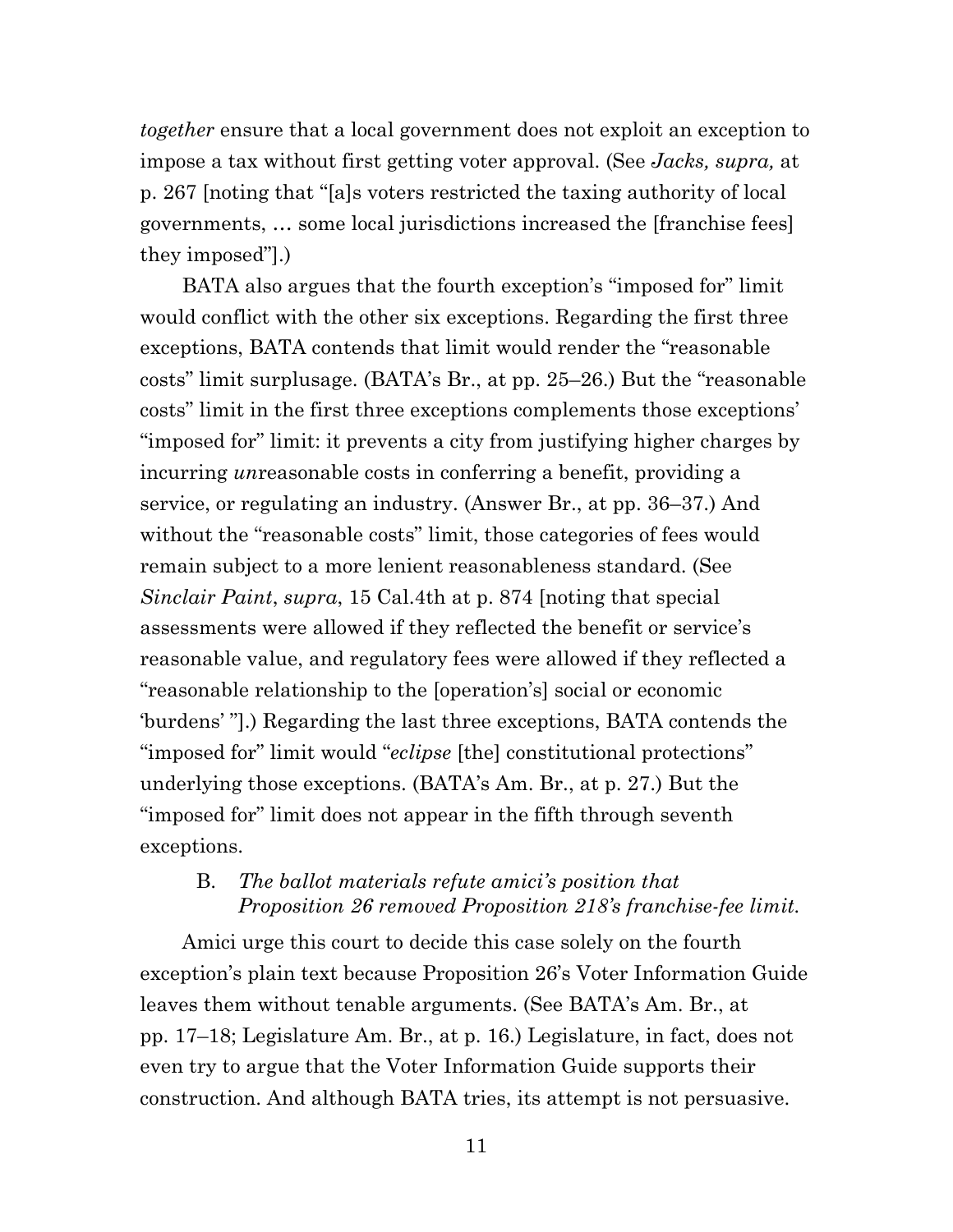BATA contends that Proposition 26 was focused on further limiting regulatory fees and drawing a bright line between taxes and fees—not on imposing a franchise-fee limit. (BATA's Am. Br., at pp. 28–35.) The initiative's preamble and argument in favor, though, show that voters were trying to prevent hidden taxes in any form. (Answer Br., at pp. 40–41.) And the part of a franchise fee that is not justified by its underlying rationale—just like any fee—is a hidden tax. (*Id.* at pp. 41– 42.) But even assuming *arguendo* that BATA were correct, that would at most mean Proposition 26 left Proposition 218's franchise-fee limit unaffected. BATA at one point seems to accept this fatal flaw in its position. (See BATA's Am. Br., at p. 32 [stating that "Proposition 26 *did 'not affect'* … local government charges for the 'entrance to or use of [state or local] government property' "], italics added and alteration in original, quoting Cal. Const., art. XIII C,  $\S$  1, subd. (e)(4).)

But BATA then backtracks and makes two arguments why Proposition 26 *did* affect the classification of franchise fees.

First, BATA contends that Proposition 26's clarification of the taxversus-fee distinction did away with Proposition 218's franchise-fee limit:

> Drawing that [bright line between taxes and fees] would naturally cause a few former "taxes" to be reclassified as "fees" under Proposition 26's clear exceptions, even as many more "fees" were reclassified as "taxes" on balance.

(BATA's Am. Br., at p. 37.) Yet an amendment either clarifies an aspect of existing law or it changes that aspect—it does not do both. (See *Carter v. California Dept. of Veterans Affairs* (2006) 38 Cal.4th 914, 922–923.) Here, by clarifying that charges "imposed for" the use of government property are not taxes, Proposition 26 maintained the preexisting line between valid and invalid franchise fees. (See *Jacks*, *supra*, 3 Cal.5th at p. 254 [concluding that, both historically and under Proposition 218, a fee does not constitute a franchise fee (i.e.,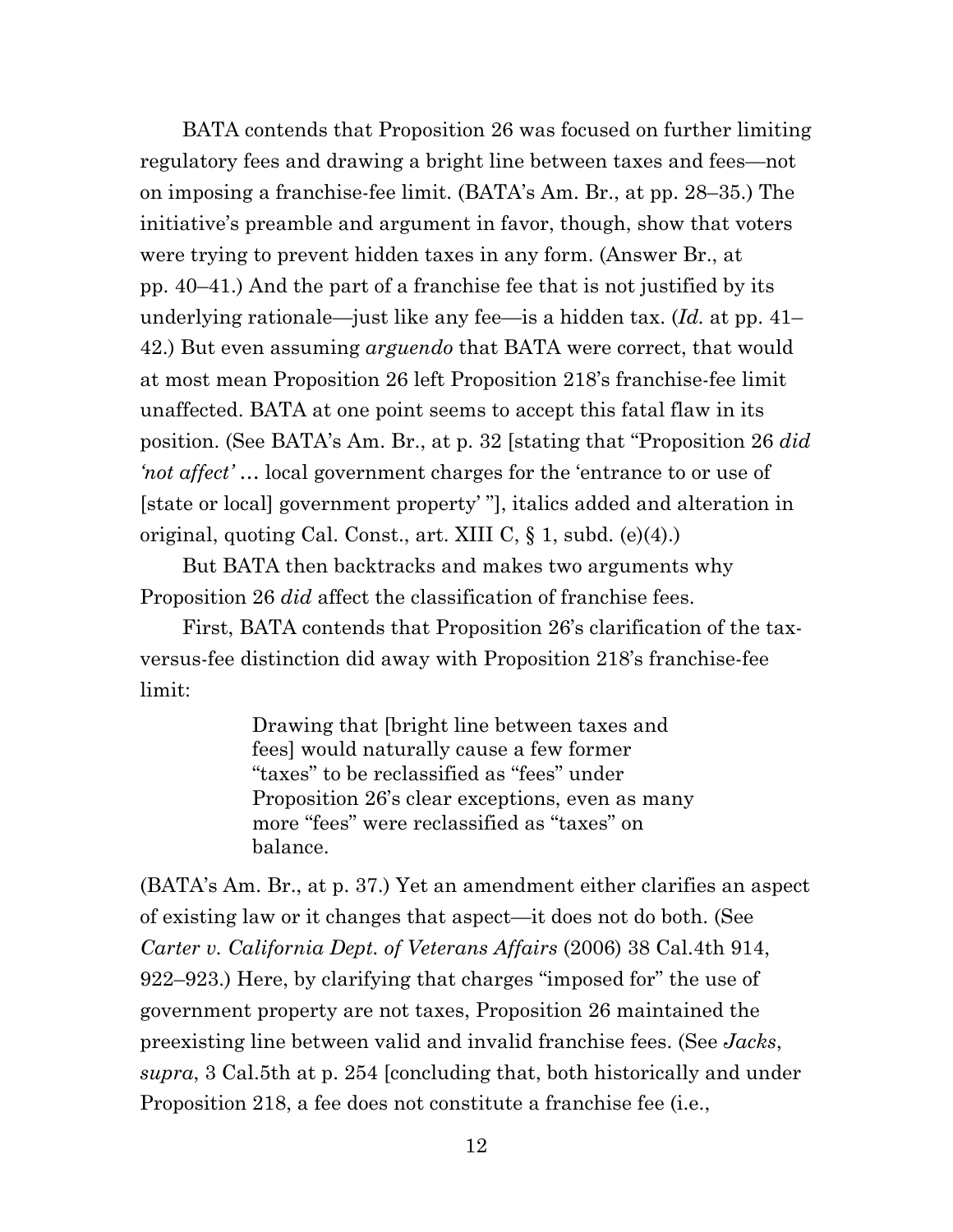"compensation for a property interest") unless the amount of the charge "bear[s] a reasonable relationship to the value of the property interest"].)

Moreover, Proposition 26's Voter Information Guide would have alerted voters to a reclassification of a "few former taxes" as fees especially because that quirk would have directly conflicted with the initiative's stated purpose "to ensure the effectiveness" of Propositions 13 and 218. (Voter Information Guide, Gen. Elec. (Nov. 2, 2010) text of Prop. 26,  $\S$  1, subd. (f), p. 114 (Voter Information Guide) [uncodified section entitled "Findings and Declarations of Purpose"]; see also *People v. Valencia* (2017) 3 Cal.5th 347, 364 (*Valencia*).) Indeed, the Voter Information Guide strongly implied that Proposition 26 would not reclassify *any* taxes as fees. The Legislative Analyst's analysis explained that certain fees would be reclassified as taxes, while other fees would be unaffected. (Voter Information Guide, *supra*, analysis of Prop. 26, p. 58.) But the analysis did not mention the third category of charges posited by BATA: taxes that Proposition 26 would turn into fees, no longer subject to voter approval. Since that theorized, ironic consequence of Proposition 26 went unnoticed by the Legislative Analyst—which "must provide an analysis that is 'easily understood by the average voter' … 'including the effect of the measure on existing law' " (*Valencia, supra,* 3 Cal.5th at p. 365, quoting Elec. Code, § 9087, subd. (b))—then it surely went unnoticed by "the average voter" who helped enact the measure to *strengthen* voter-approval limits (*id.* at p. 372).

Second, BATA points to the fact that, unlike Proposition 218, Proposition 26 did not have a "liberal construction" clause. (BATA's Am. Br., at pp. 34–35.) Yet, since Proposition 26 had the remedial purpose of reinforcing existing tax limits, it should be liberally construed regardless. (*People ex rel. Dept. of Transportation v. Muller* (1984) 36 Cal.3d 263, 269.) Indeed, if Proposition 26 were

13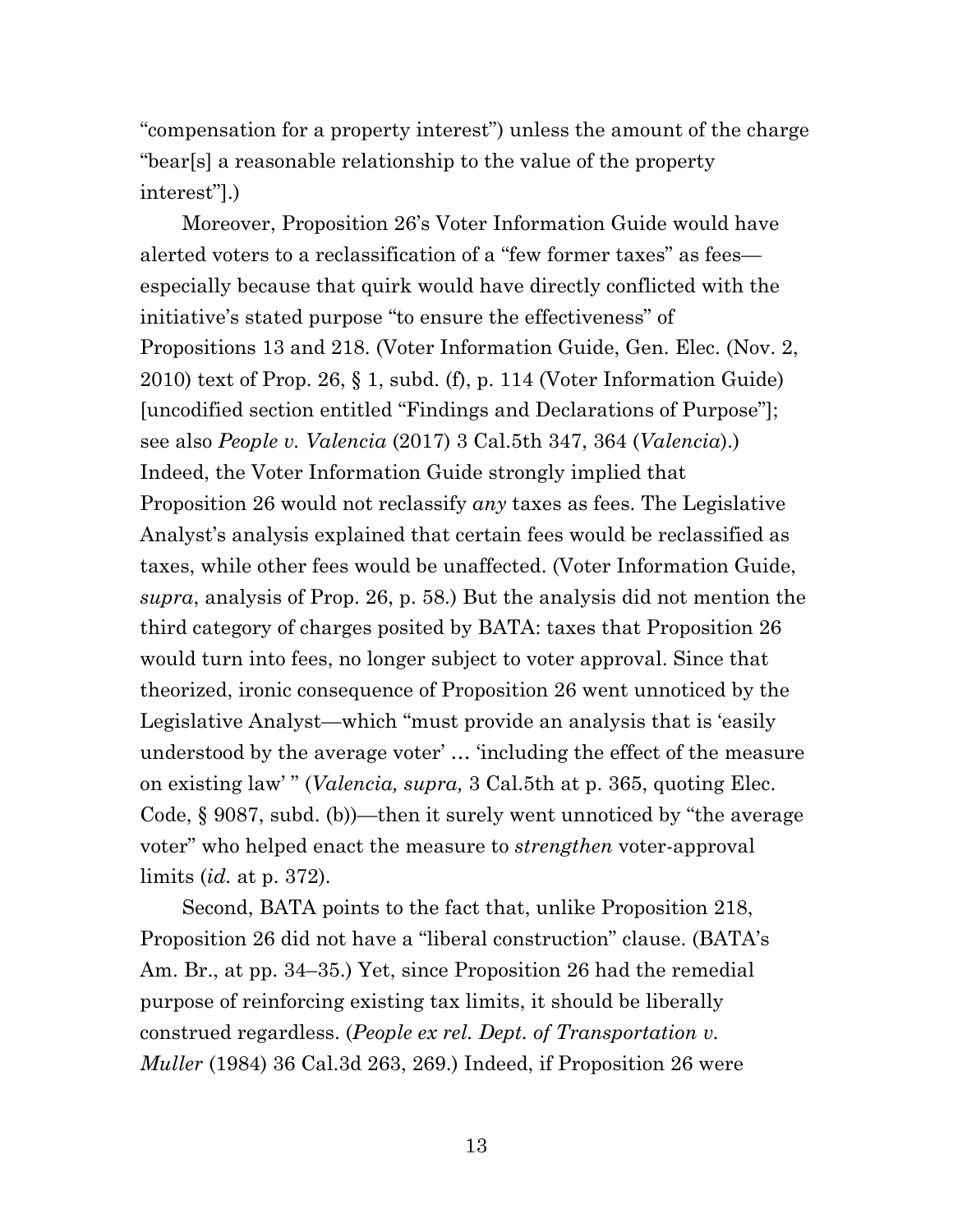strictly construed as BATA suggests, Proposition 26 would erode—not reinforce—Proposition 218's limits.

Apart from the Voter Information Guide, amici assert a policy argument that tries to undo the voters' will. Amici contend that the fourth exception does not need to limit franchise-fee amounts because those amounts are already limited by the political process, such as the risk of referenda. (BATA's Am. Br., at p. 35; Legislature's Am. Br., at pp. 22–23; League's Am. Br., at pp. 14–19.) Yet, despite any supposed political checks, and despite existing constitutional limits, the voters in 2010 believed they had to do more to rein in the practice of imposing hidden taxes labeled as fees. (Voter Information Guide, *supra*, text of Prop. 26, § 1, p. 114.) Indeed, *Jacks* stated that the prospect of governments' inflating franchise fees to make up for limits on their taxing authority was not "speculative." (*Jacks, supra,* 3 Cal.5th at p. 269.) Moreover, Proposition 26 imposed on *local governments* the burden to prove that a charge is not a tax. (Cal. Const., art. XIII C, § 1, subd. (e).) But amici would impose on *voters* the onerous burden of going through the referenda process to invalidate exorbitant franchise fees—undermining the intent behind Proposition 26.

#### **CONCLUSION**

Amici do not explain why voters in 2010 would have had a laxer attitude toward exorbitant franchise fees than voters in 1996. Proposition 26's ballot materials show that, if anything, the opposite is true. This court should affirm the Court of Appeal's opinion.

### Respectfully submitted, **Katz Appellate Law PC**

Dated: April 28, 2021 By  $\frac{|s|}{s}$ 

Paul Katz Attorney for Appellants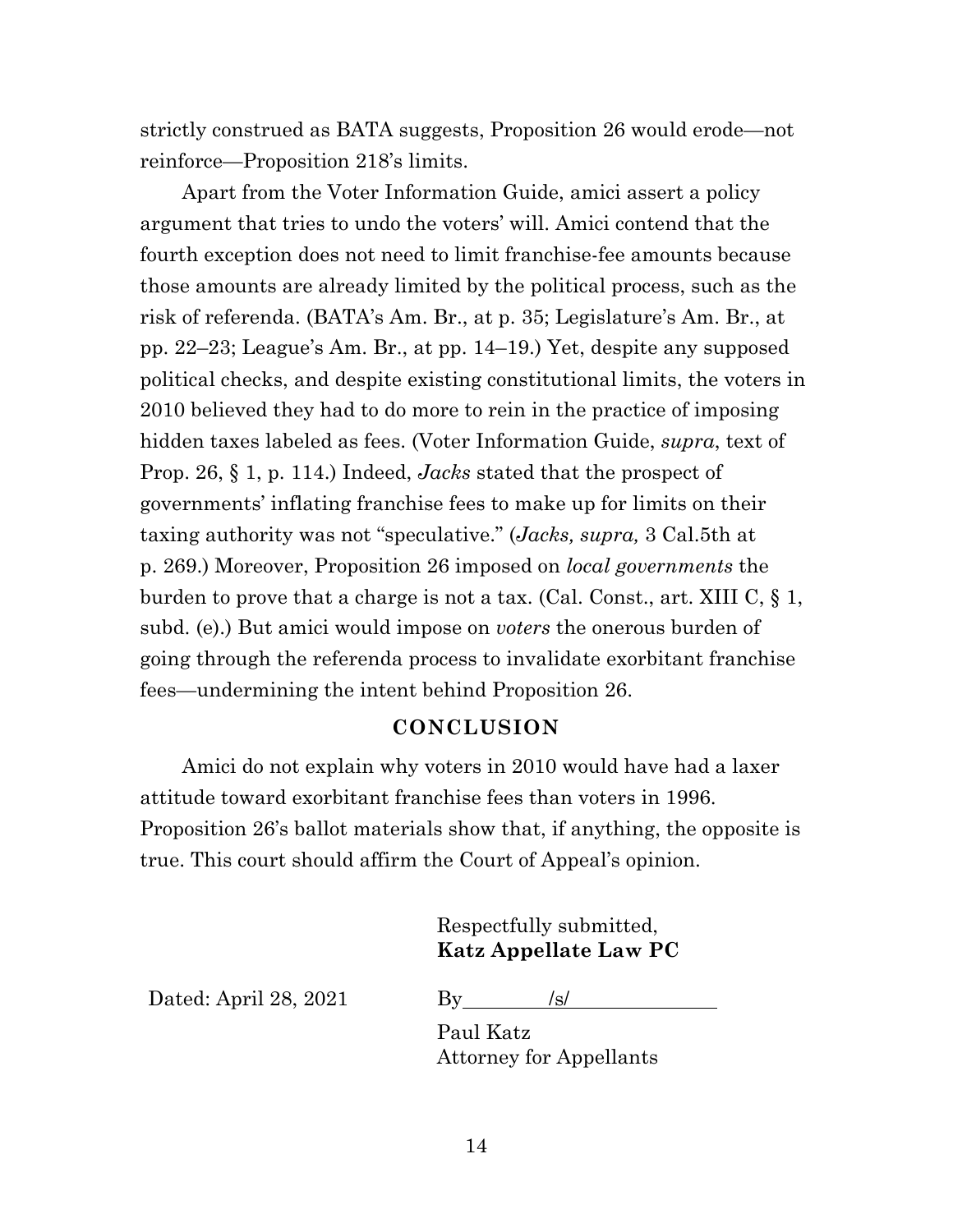### **CERTIFICATE OF WORD COUNT**

Appellants' counsel certifies pursuant to California Rules of Court, rule 8.520(c)(1) that this brief contains 3,251 words as calculated by the Word software in which it was written.

I certify under penalty of perjury under the laws of the State of California that the foregoing is true and correct. Executed at San Francisco, California.

Respectfully submitted,

Dated: April 28, 2021 /s/

Paul J. Katz Attorney for Appellants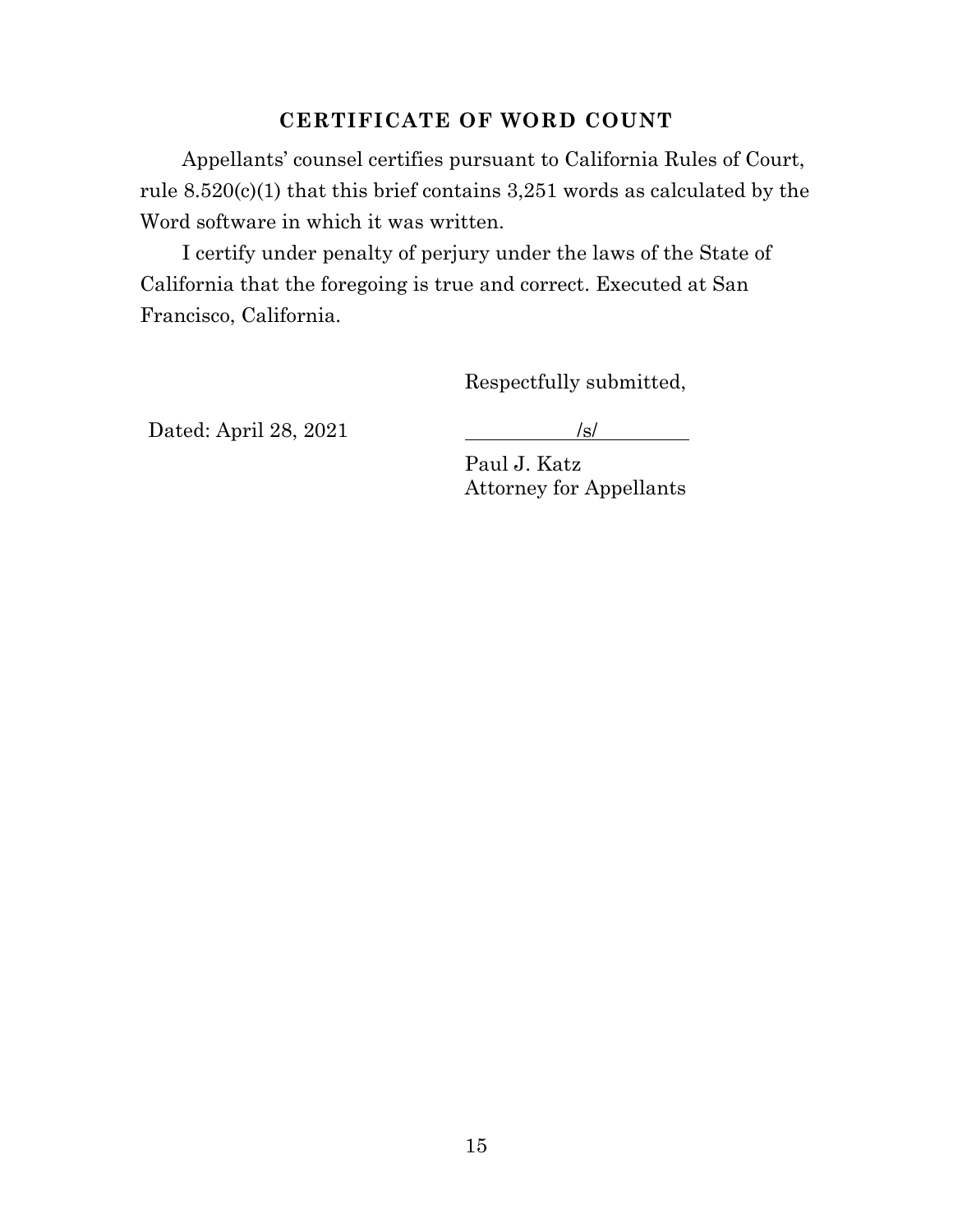## *PROOF OF SERVICE*

#### **STATE OF CALIFORNIA**

Supreme Court of California

## **STATE OF CALIFORNIA**

Supreme Court of California

Case Name:**ZOLLY v. CITY OF OAKLAND** Case Number:**S262634**

Lower Court Case Number:**A154986**

- 1. At the time of service I was at least 18 years of age and not a party to this legal action.
- 2. My email address used to e-serve: **paul@katzappellatelaw.com**

3. I served by email a copy of the following document(s) indicated below:

Title(s) of papers e-served:

| <b>Filing Type</b> | <b>Document Title</b>                                |
|--------------------|------------------------------------------------------|
| <b>BRIEF</b>       | 21-04-28 Zolly Consol Answer to Amici (w word count) |

Service Recipients:

| <b>Person Served</b>                                             | <b>Email Address</b>                 |     | Type Date / Time                           |
|------------------------------------------------------------------|--------------------------------------|-----|--------------------------------------------|
| Cara Jenkins<br>Office of Legislative Counsel<br>271432          | cara.jenkins@lc.ca.gov               | le- | 4/28/2021<br>Serve <sup>[7:24:40</sup> PM  |
| Cedric Chao<br>Chao ADR, PC<br>76045                             | cedric.chao@chao-adr.com             | le- | 4/28/2021<br>Serve <sup>[7:24:40 PM]</sup> |
| Barbara Parker<br>Office of Oakland City Attorney                | bjparker@oaklandcityattorney.org     | le- | 4/28/2021<br>Serve <sup>[7:24:40 PM]</sup> |
| Adrienne Weil<br>Metropolitan Transportation Commission          | [aweil@mtc.ca.gov]                   | le- | 4/28/2021<br>Serve <sup>[7:24:40 PM]</sup> |
| Joanna Gin<br>Best Best & Krieger LLP<br>323715                  | joanna.gin@bbklaw.com                | le- | 4/28/2021<br>Serve <sup>[7:24:40 PM]</sup> |
| Jeanette Barzelay<br>DLA Piper LLP (US)<br>261780                | jeanette.barzelay@dlapiper.com       | le- | 4/28/2021<br>Serve <sup>[7:24:40 PM]</sup> |
| Tamara Shepard<br>DLA Piper<br>194772                            | $\tanar\alpha$ .shepard@dlapiper.com | le- | 4/28/2021<br>Serve <sup>[7:24:40 PM]</sup> |
| Jason Litt<br>Horvitz & Levy LLP<br>163743                       | jlitt@horvitzlevy.com                | le- | 4/28/2021<br>Serve <sup>[7:24:40</sup> PM  |
| Robin Johansen<br>Olson Remcho LLP<br>79084                      | rjohansen@olsonremcho.com            | le- | 4/28/2021<br>Serve <sup>[7:24:40 PM]</sup> |
| <b>Andrew Zacks</b><br>Zacks, Freedman & Patterson, PC<br>147794 | AZ@zfplaw.com                        | e-  | 4/28/2021<br>Serve <sup>[7:24:40</sup> PM  |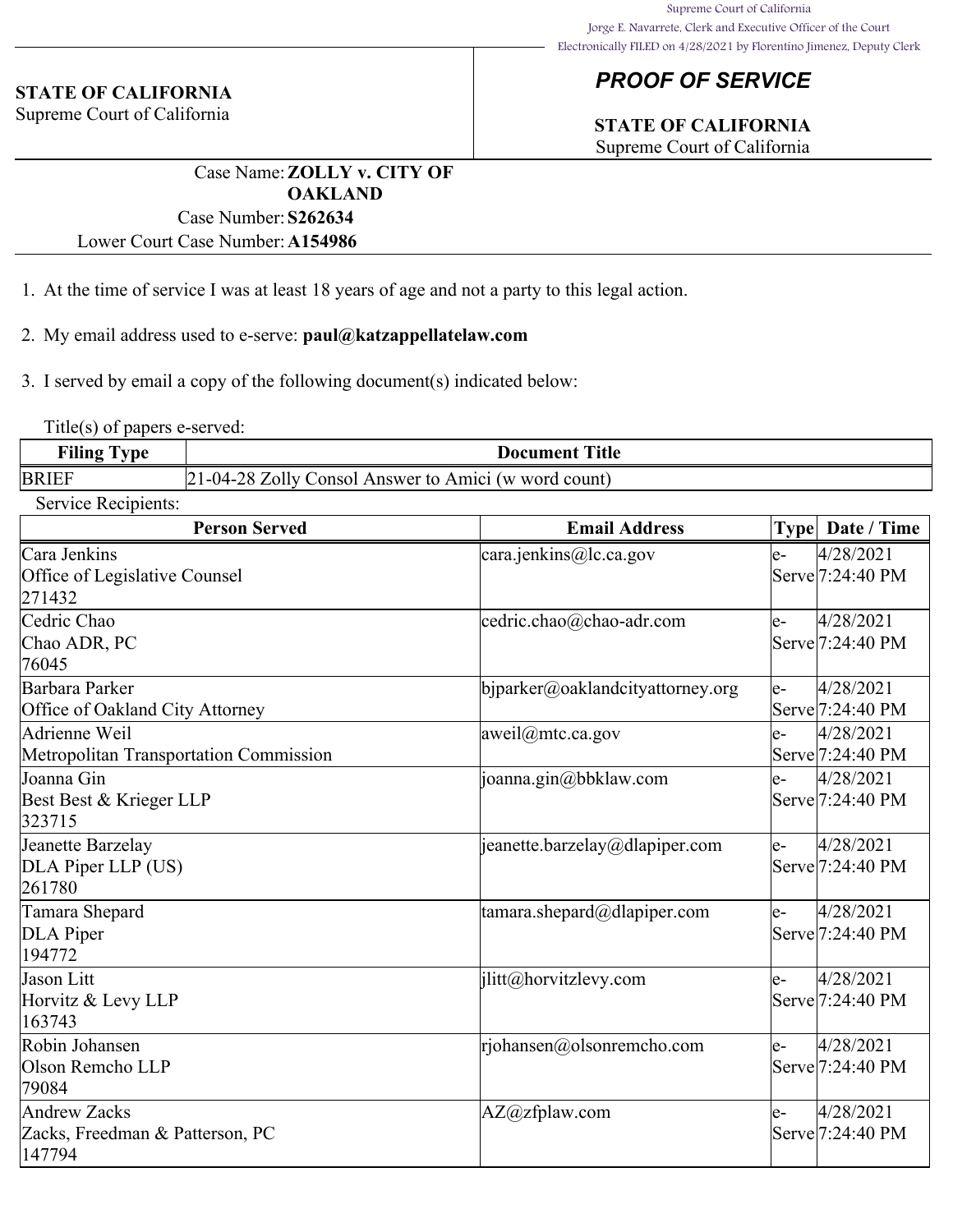| Brian Goldman                               | brian.goldman@orrick.com                     | le-   | 4/28/2021                     |
|---------------------------------------------|----------------------------------------------|-------|-------------------------------|
| Orrick, Herrington & Sutcliffe LLP          |                                              |       | Serve <sup>[7:24:40</sup> PM  |
| 279435                                      |                                              |       |                               |
| Beth Jay                                    | bjay@horvitzlevy.com                         | e-    | 4/28/2021                     |
| <b>HORVITZ &amp; LEVY LLP</b>               |                                              |       | Serve <sup>[7:24:40 PM]</sup> |
| 53820                                       |                                              |       |                               |
| Timothy Bittle                              | tim@hjta.org                                 | $e-$  | 4/28/2021                     |
| Howard Jarvis Taxpayers Foundation          |                                              |       | Serve <sup>[7:24:40</sup> PM  |
| 112300                                      |                                              |       |                               |
| Barbara J. Parker                           | bparker@oaklandcityattorney.org              | $ e-$ | 4/28/2021                     |
| Office of the City Attorney/City of Oakland |                                              |       | Serve <sup>[7:24:40</sup> PM  |
| 69722                                       |                                              |       |                               |
| Joshua Nelson                               | Joshua.Nelson@bbklaw.com                     | e-    | 4/28/2021                     |
| Best Best & Krieger LLP                     |                                              |       | Serve <sup>[7:24:40</sup> PM  |
| 260803                                      |                                              |       |                               |
| Larry Peluso                                | firm@pelusolaw.net                           | e-    | 4/28/2021                     |
| Peluso Law Group, PC                        |                                              |       | Serve 7:24:40 PM              |
| 281380                                      |                                              |       |                               |
| Joshua Mcdaniel                             | jmcdaniel@horvitzlevy.com                    | e-    | 4/28/2021                     |
| Horvitz & Levy LLP                          |                                              |       | Serve 7:24:40 PM              |
| 286348                                      |                                              |       |                               |
| Lutfi Kharuf                                | lutfi.Kharuf@bbklaw.com                      | e-    | 4/28/2021                     |
| Best Best & Krieger                         |                                              |       | Serve <sup>[7:24:40 PM]</sup> |
| 268432                                      |                                              |       |                               |
| Ethan Fallon                                | efallon@orrick.com                           | e-    | 4/28/2021                     |
| Orrick Herrington & Sutcliffe LLP           |                                              |       | Serve 7:24:40 PM              |
| Robin Johansen                              | rjohansen@rjp.com                            | e-    | 4/28/2021                     |
| Remcho, Johansen & Purcell, LLP             |                                              |       | Serve <sup>[7:24:40 PM]</sup> |
| 79084                                       |                                              |       |                               |
| Maria Bee                                   | mbee@oaklandcityattorney.org                 | e-    | 4/28/2021                     |
| Office of the City Attorney                 |                                              |       | Serve <sup>[7:24:40</sup> PM  |
| Paul Katz                                   | $\sqrt{\text{paul}(a)}$ katzappellatelaw.com | le-   | 4/28/2021                     |
| Katz Appellate Law PC                       |                                              |       | Serve <sup>[7:24:40</sup> PM] |
| 243932                                      |                                              |       |                               |
| Jeremy Rosen                                | $ i$ rosen@horvitzlevy.com                   | e-    | 4/28/2021                     |
| Horvitz & Levy LLP                          |                                              |       | Serve <sup>[7:24:40</sup> PM  |
| 192473                                      |                                              |       |                               |
| Stanley Panikowski                          | stanley.spanikowski@us.dlapiper.com e-       |       | 4/28/2021                     |
| DLA PIPER LLP (US)                          |                                              |       | Serve <sup>[7:24:40 PM]</sup> |

This proof of service was automatically created, submitted and signed on my behalf through my agreements with TrueFiling and its contents are true to the best of my information, knowledge, and belief.

I declare under penalty of perjury under the laws of the State of California that the foregoing is true and correct.

4/28/2021

Date

#### /s/Paul Katz

Signature